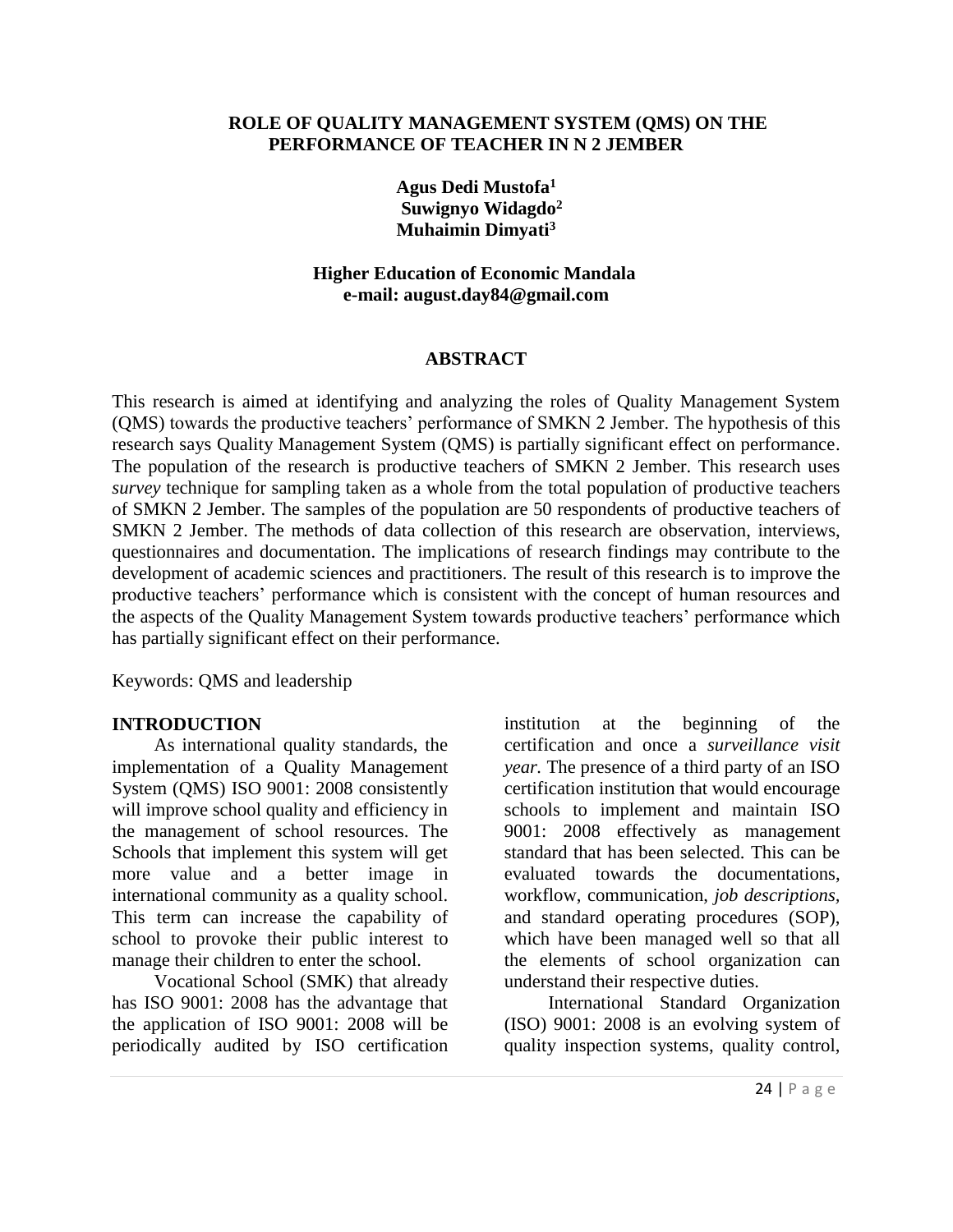and then developed into an integrated quality assurance system, in Indonesia commonly called the Quality Management System (Sugeng, 2009). The quality management system refers to what is done by the agency in managing its processes or activities of the institution, so that the products or services meet the goals set. ISO 9001: 2008 does not guarantee the quality of goods and services the agency produced. ISO certificate simply states that a quality process and be consistently implemented at the agency.

In practice, the implementation of ISO 9001: 2008 in SMKN 2 Jember is not optimal in fulfilling the policy of the Directorate General of Primary and Secondary Education (Directorate General of Primary and Secondary Education) as well and increasing the school quality in the society. Since the cost for ISO certification itself is very expensive, it has not been matched with a maximum performance of each element of the school organization to implement a quality management system standardized ISO 9001: 2008.

Based on the phenomenon that has been described above, this research discusses the role of the Quality Management System (QMS) on productive teachers' performance in SMKN 2 Jember.

Based on the above background of the research, we can identify the purpose of this research that is to determine and analyze the role of the Quality Management System (QMS) on productive teachers' performance.

Based on the background and purpose of the research, the researcher limited the problem of this research on Quality Management System which refers to the guiding principle of ISO 9001: 2008 version 2007 which has been implemented in SMKN 2 Jember.

## **RESEARCH METHODS**

The research was conducted at SMK 2 Jember located at Jl. Tawangmangu No. 59 Jember. The research was conducted in December 2016.

The subjects of this research were teachers SMKN 2 Jember. Total population of vocational teachers / productive at SMKN 2 Jember is 50 teachers who teach in their respective expertise program. This research uses the technique of taking the entire population of vocational/productive teachers at SMK Negeri 2 Jember.

The sampling technique uses sampling techniques saturated, i.e. sampling technique when all members of the population used as a sample (Sugiono (2011: 43).

This type of research is the study of causality. According to Ferdinand (2006), the study of causality is research to seek clarity and shape causality *(cause-effect)* between some concepts and some variable or multiple strategies developed in management.

The data sources used in this study are:

- a. primary data obtained directly from respondents to the questionnaires
- b. secondary data obtained indirectly from resources which is not done by the researchers. The secondary data sources are in the form of evidence of writing (documentation), reports from researchers and productive teachers of SMK 2 Jember related to the research.

The variables analyzed in this research are classified into two types as follows:

a. Independent variables: QMS

b. Dependent variables: productive teachers' performance

## **RESULT ANALYSIS**

To determine the effect of independent variables on the dependent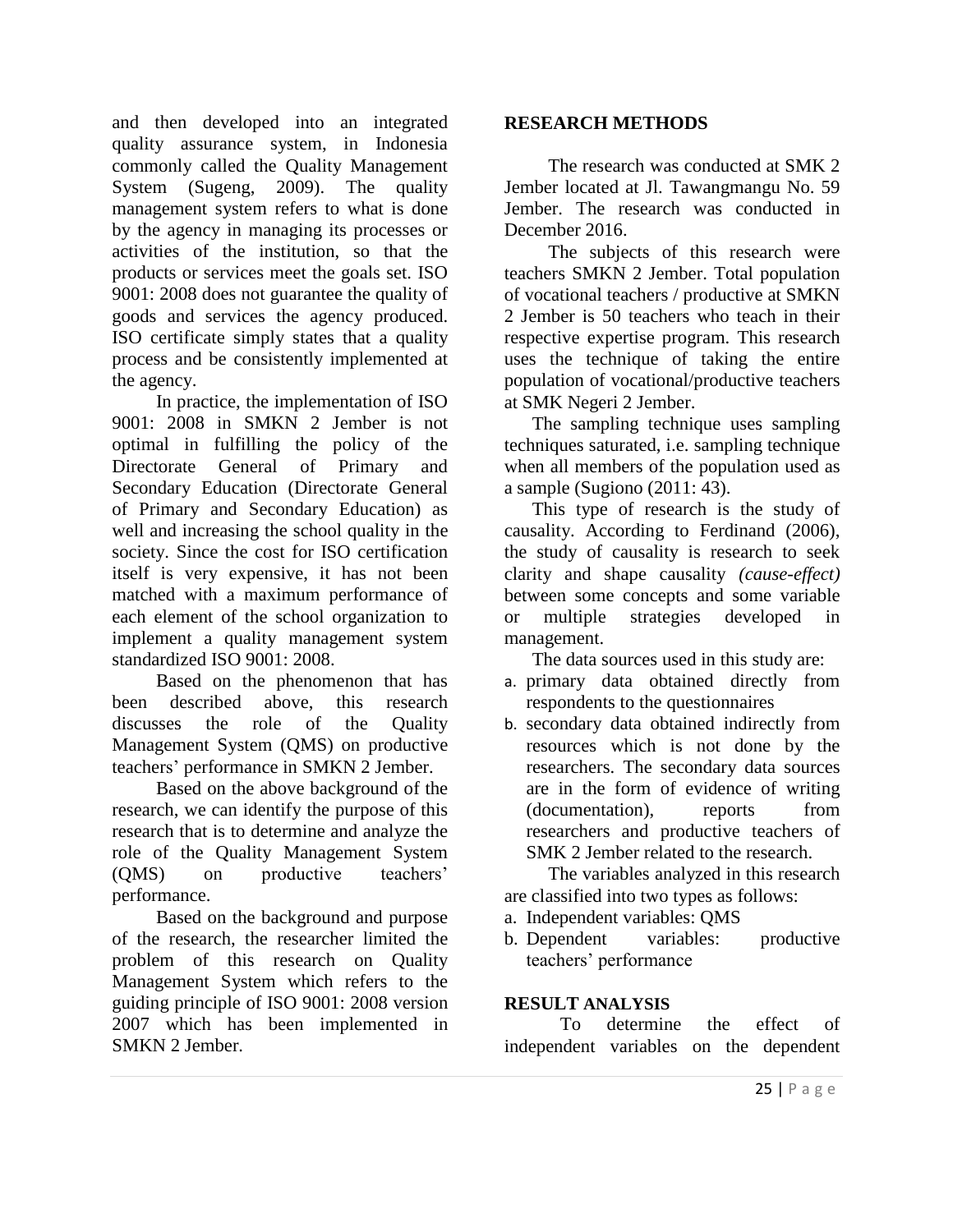variable, the researcher partially used t-test, where this test comparing the t-test with a ttable results of tests on each variable quality management system performance.

| Variable     | t-count | t-table | Sig.  |
|--------------|---------|---------|-------|
| Quality      | 4,084   | 2,013   | 0,000 |
| Management   |         |         |       |
| System $(X)$ |         |         |       |

Table 4:15 t-Test Results

Based on the table above the value of t-test variable quality management system is at 4.084 with a probability value of 0.000, while the t-table value amounted to 2,013 (Appendix 11), so that t count  $>$  t-table  $(4.084 > 2.013)$ . This indicates that the variable quality management system partially have a significant effect on productive teachers' performance.

## **INTERPRETATION**

Based on the analysis above shows that the influence of the Quality Management System (QMS) on teacher performance SMKN 2 Jember. According to the table above is t-count value of the quality management system variable is equal to 4.084 with a probability value of 0.000, while the t-table value amounted to 2,013 (Appendix 11), so that t count  $>$  t-table  $(4.084 > 2.013)$ . This indicates that the variable quality management system partially have a significant influence on performance.

The results are consistent with the hypothesis of the study, which says "Quality Management System (QMS) partially affect the productive teachers' performance". This proves that the QMS can support teachers as an important part of an educational institution to improve simultaneously the

quality of focusing on the process and customers who demand the teachers also understand the requirements of ISO 9001: 2008 in setting and continuous process improvement.

In general, it can be stated that QMS of SMKN 2 Jember state official teachers have a high level. It can be confirmed by the results of the research which says that state official productive teachers of SMKN 2 Jember are able to collaborate with their partners.

The number of 22 respondents (44%) stated strongly agree with this statement item, 22 respondents (44%) agreed and only two respondents (4%) stated strongly disagree. QMS mean is 4.09. This mean concludes that state official productive teachers are able to collaborate with partners in their works which have good impact on their performance.

Vincent (1998) explained that ISO 9001 is a standard – the international standard for quality system, which provides requirements and recommendations for the design, production steps and assessment and a management system. From such understanding can be concluded that ISO 9001 is a standard that plays an important role in the field of quality systems, especially which discusses the control of production steps or services in the scope of production or services.

Quality Management System (QMS) of SMKN 2 Jember is categorized as good system. The description of respondents evaluation based on each indicator variable quality management system that consists of a process approach, understanding the key competencies, total optimization, visionary leadership, approach to the facts, collaborate with partners, the involvement of the entire human resources (HR), the development of sustainable creation of value-added for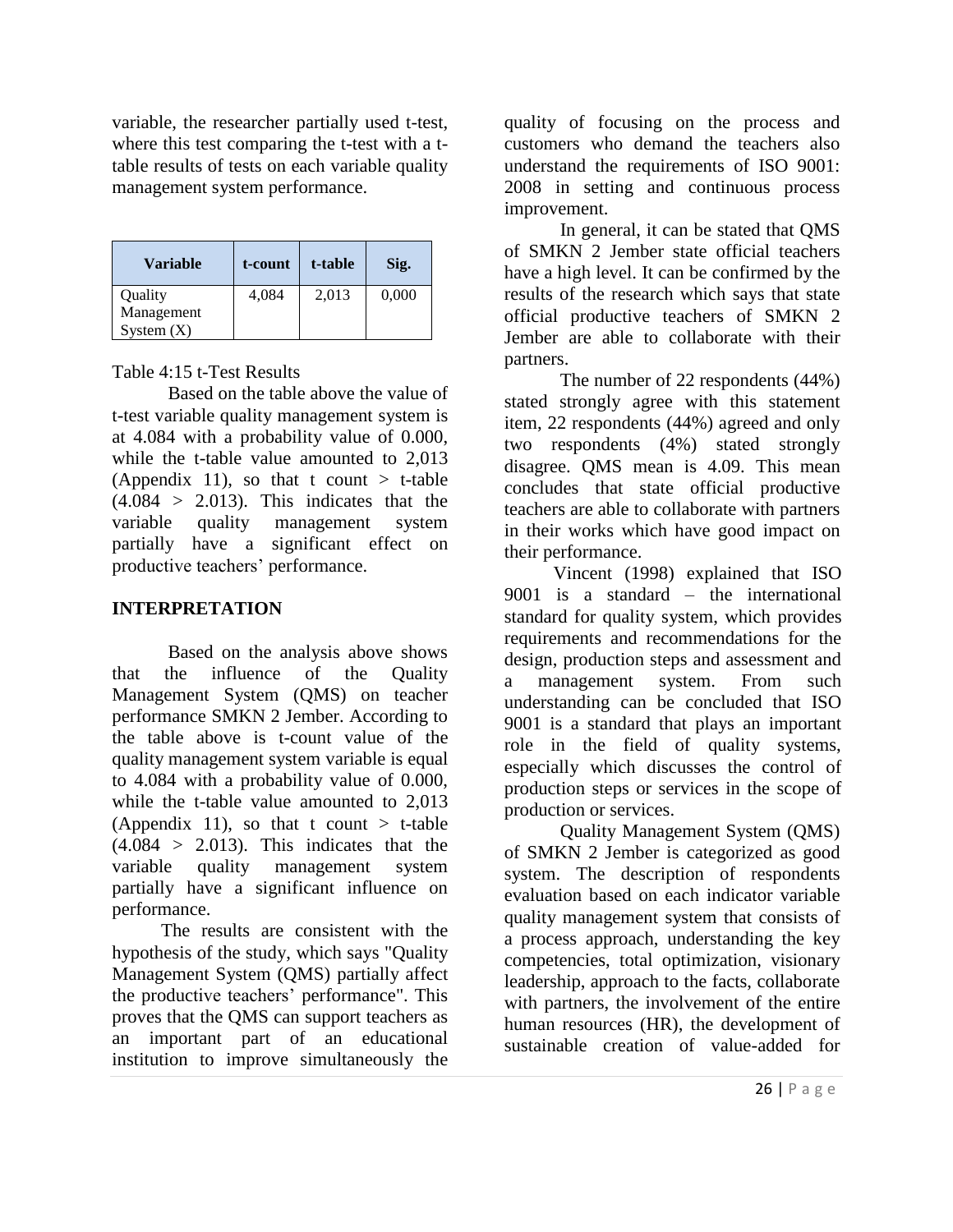learners. Based on Table 4.6 discovered that the means of the overall indicator in the variable declaration of the quality management system is perceived by the respondents is 4.09. The largest average contained in indicator of collaborating with partner is 4.28, while the smallest means indicator engagement contained in the whole of human resources is 3.98. It indicates that most of the teachers at SMK 2 Jember are able to work with partners in achieving the goals of SMM.

The results are consistent with the results Fauziah (2015) which showed partially significant influence SMM on teacher performance.

Based on the results and a discussion of the influence of the Quality Management System (QMS), work culture and leadership on the performance of teachers at SMK Negeri 2 Jember, it was concluded to improve teacher performance can be improved in QMS. The conclusion of this hypothesis is QMS can be supported by the ability of teachers in the ability to collaborate with partners.

## **IMPLICATIONS**

The implications of the findings of this study can contribute to this research supports the theory and research which states that: (1) Quality Management System (QMS) have a significant effect on the performance of teachers at SMK Negeri 2 Jember, (2) Recommendations for Head Master of SMKN 2 Jember in the form of: retaining the ability to collaborate with partners, and increasing the understanding of main key competencies such as understanding the process in the implementation of QMS.

The result of this research was largely to improve productive teachers'

performance and the criteria of QMS should be increased. This result is consistent with the concept of human resources.

## **REFERENCES**

- Arif dan Farid. 2011. *Pengaruh Kepemimpinan, Stres Kerja, Disiplin Kerja dan Kompensasi dengan Kinerja Pegawai.* Jurnal Ekonomi Manajemen Sumber Daya. Vol. 12, No. 1, Juni 2011.
- Baihaqi ,Muhammad Iqbal. 2015. Pengaruh Gaya Kepemimpinan Kepala Sekolah Dan Motivasi Kerja Terhadap Kinerja Guru Di Ma A'arif Selorejo Blitar. Jurnal Konstruktivisme, Vol. 7, No. 2, Juli 2015: FKIP Universitas IslamBalitar,Blitar
- Dimyati, Mohamad. 2009. *Analisis SEM dakam Uji Pengaruh Beberapa Variabel Terhadap Loyalitas, Kajian Berbasis Riset pada Debitur Kredit Usaha Kecil.* Jakarta: Mitra Wacana Media.
- Dharma, Agus. 2003. Manajemen Supervisi:Petunjuk Praktis Bagi Para Supervisor.
- Edisi Revisi. Cetakan kelima. Jakarta: Raja Grafindo Persada.
- Depdikbud. 2012. *Buku Pedoman Pelaksanaan Penilaian Kinerja Guru*. Jakarta.
- Fauziah. 2014. Strategi Kepala Sekolah Melalui Kinerja Guru Melali penerapan ISO 9001:2008 di SMPN 5 Surabaya. (Surabaya: Preesindo)
- Gering Supriyadi, 2003., *Budaya Kerja Organisasi Pemerintah*, Bahan Ajar Diklat Prajabatan Golongan I dan II, Lembaga Administrasi Negara.
- Gering, Supriyadi dan Triguno. 2001. Budaya Kerja Organisasi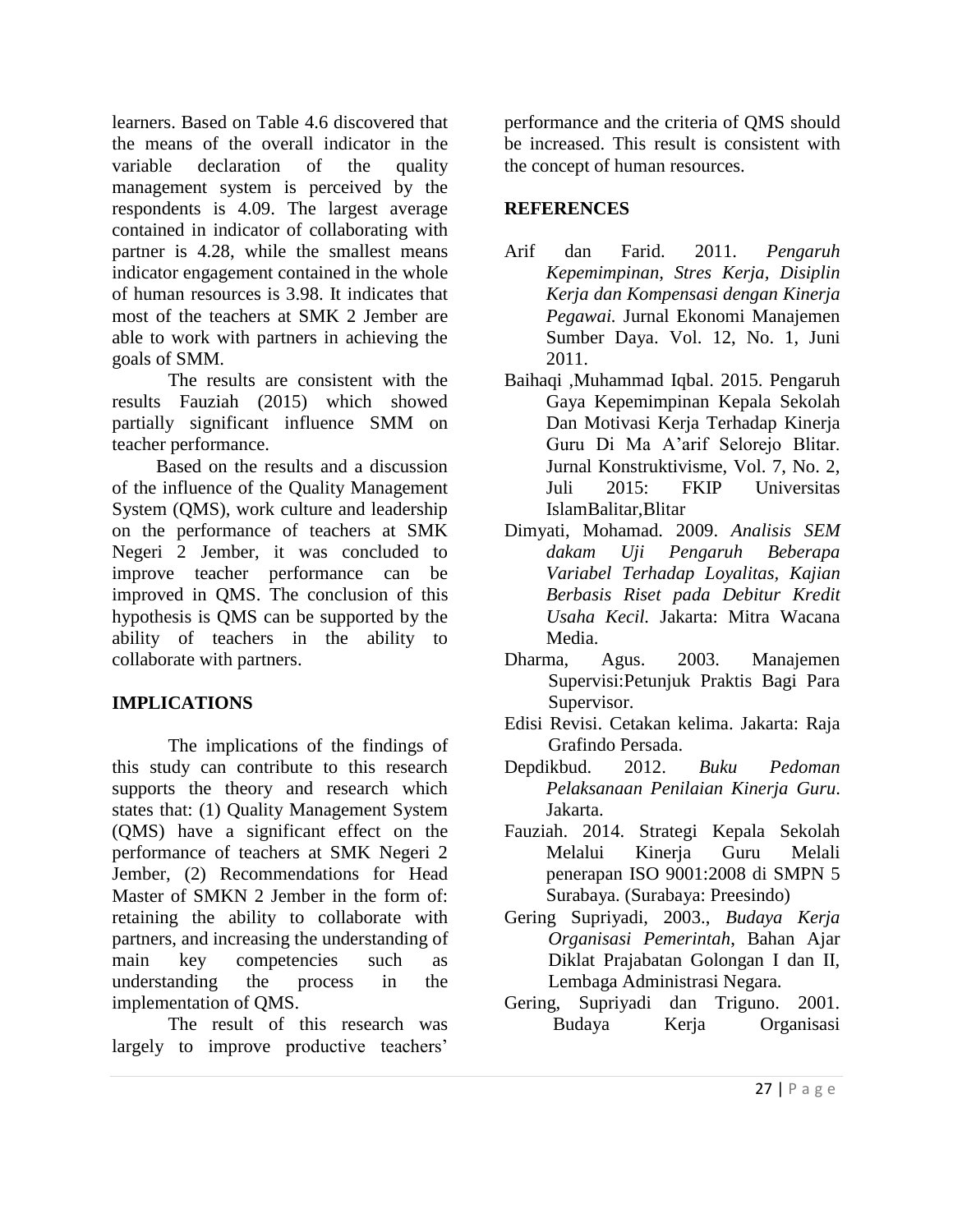Pemenrintah. Jakarta. Lembaga Administrasi Negara.

- Hasibuan, Malayu SP. 2008. *Manajemen Sumber Daya Manusia.* Jakarta: PT. Bumi Aksara
- Istianto, Bambang. 2011. *Manajemen pemerintahan dalam perspektif pelayanan publik*. Jakarta: Raja Grafindo Persada
- Lathifah, Zahra Khusnul . Pengaruh Penilaian Kinerja Guru (PKG) dan Budaya Organisasi Terhadap Kinerja Guru di Sekolah Menengah Pertama Islam (SMPI) di Kecamatan Ciawi Bogor Jawa Barat.Tesis Program Pascasarjana. IAIN Surakarta.
- Noor, Juliansyah. (2011). *Metodologi Penelitian: Skripsi, Tesis, Disertasi, dan Karya Ilmiah*. Jakarta: Kencana Prenada Media Group.
- Ndraha, Talidziduhu. (2005). *Teori Budaya Organisasi*. Jakarta: Rineka Cipta.
- Pramono, Harry.2012. Pengaruh Sistem Pembinaan, Sarana Prasarana Dan Pendidikan Latihan Terhadap Kompetensi Kinerja Guru Pendidikan Jasmani Sekolah Dasar Di Kota Semarang . *Jurnal Penelitian Pendidikan Vol. 29 Nomor 1 tahun 2012.* Fakultas Ilmu Keolahragaan, Universitas Negeri Semarang
- Rivai Veithzal. 2008. *Kepemimpinan dan Perikaku Organisasi.* Edisi Kedua. Jakarta : PT. Raja Grafindo Persada.
- Riyadi, Slamet. 2011. *Pengaruh Kompensasi Finansial, Gaya Kepemimpinan, dan Motivasi Kerja Terhadap Kinerja Karyawan pada Perusahaan Manufaktur di Jawa Timur*. Surabaya : Universitas 17 Agustus 1945
- Sugiono. (2007). *Metode Penelitian Kuantitatif, Kualitatif, fan R&D*. Bandung: Alfabeta.
- Sedarmayanti,2008. *Manajemen Sumber Daya Manusia, Reformasi Birokrasi dan Manajemen PNS.* Bandung: PT. Refika Aditama.
- Siagian,P.Sondang.2007.*Mnajemen Sumber Daya Manusia.* Cetakan ke 15.Jakarta: PT.Bumi Aksara
- Sugiyono. 2012. *Metode Penelitian Bisnis.*Bandung:Alfabeta
- Suryani, Susi. 2013.*Pengaruh Budaya kerja Terhadap Kinerja Guru dalam Proses Belajar Mengajar Sekolah Menengah Atas Dan Kejuruan di Kecamatan Prambanan.*Skripsi Program Studi Manajemen Pendidikan. UNY
- Soetopo, Meita Pragiwani. 2016. Pengaruh kepemimpinan, pendidikan dan pelatihan Motivasi kerja, dan budaya organisasi Terhadap kompetensi dan kinerja guru. Jurnal STEI Ekonomi Volume 25 – Nomor 1, Juni 2016. Sekolah Tinggi Ilmu Ekonomi Indonesia
- Suwardi, Rudi. *Sistem Manajemen Mutu ISO 9001:2008.* Penerapan Untuk Mencapai TQM. (Jakarta: Remaja Rosdakarya, 2003)
- Sadar. 2015. Hubungan Persepsi Gaya Kepemimpinan Kepala Sekolah Dan Efikasi Diri Dengan Kinerja Guru.Tesis program magister psikologi sekolah pascasarjana : Universitas muhammadiyah Surakarta.
- Suwartana, I Made. 2010. *Kontribusi kualitas Penerapan Sistem Manajemen Mutu ISO 2001:2008 Terhadap penyelenggaraan peenddidikan di SMKN 3 Singaraja (Bali)*
- Sautro, Ervan Andi. (2012). Pengaruh Penerapan SMM ISO 9001:2008 dan Kepemimpinan Kepala Sekolah Terhadap Kinerja Guru.(Yogyakarta: presindo)